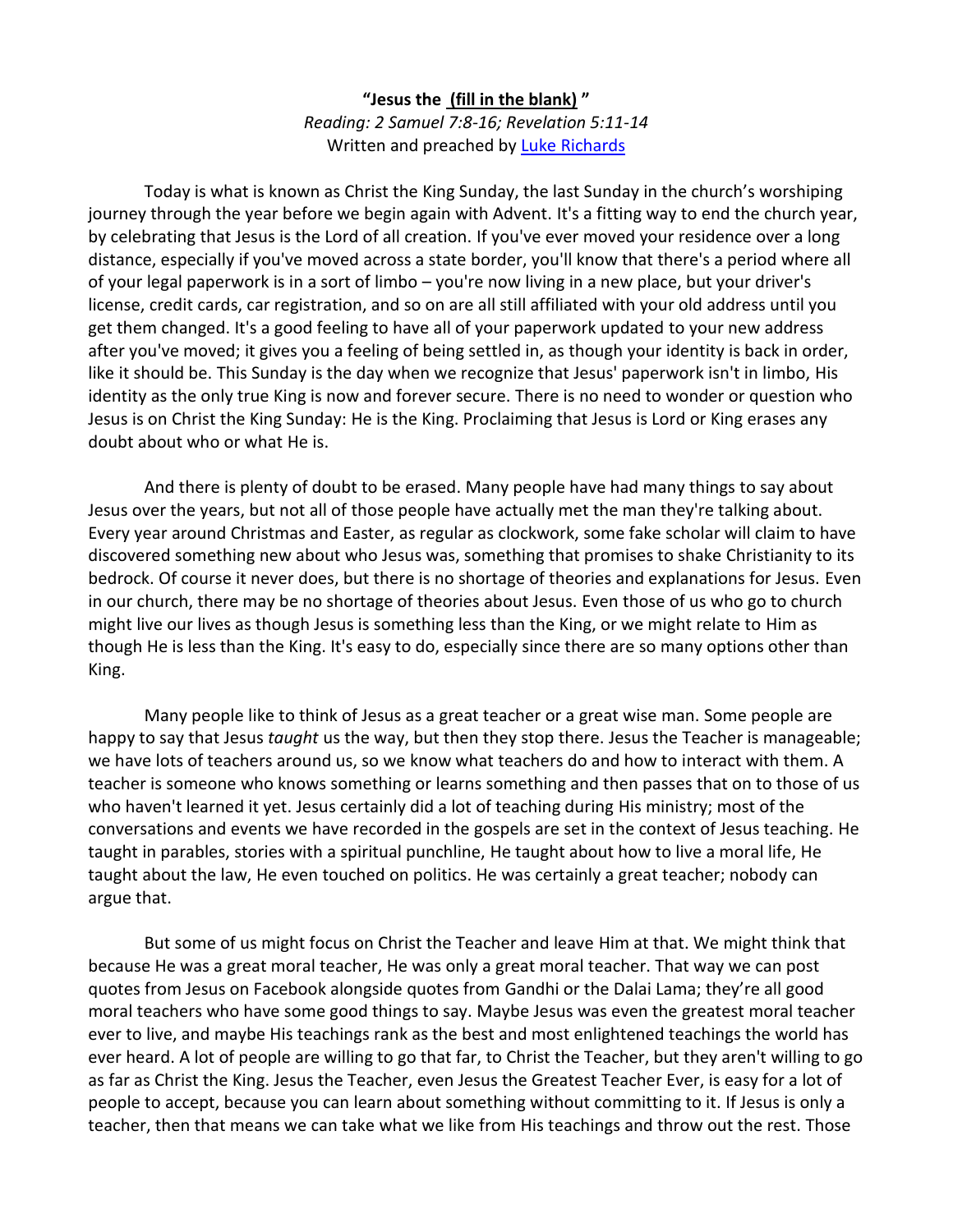miracles and healings are a little hard to believe, so we can ignore them. And those times when He said that He is the only way to get to God, that's a little too exclusive, because we want to think that everybody's basically good enough to go to heaven when they die. Or we'll quote the line about not judging others, but we'll leave out the part about being perfect as God is perfect. We'll insist that Christianity is all about universal love, but we'll skip the hard part about loving your enemies. That's what happens when we stick with only Jesus the Teacher: we sift out so many of the things we don't like that we end up with something that isn't Jesus.

Jesus wasn't tortured because He taught revolutionary new ideas. He wasn't condemned as a criminal of the state in a show trial because He taught everyone how to be nice to each other. He wasn't executed as a professor or a wise man. He was killed because He said that the kingdoms of this earth are not where the real power is, that the only kingdom that truly matters is the kingdom of God, that He is the one sent to call all men and women back to the kingdom ruled by the King of kings.

But a lot of people know that Jesus isn't just a teacher, and that we have to relate to Him as much more than just Jesus the Teacher. We've been told that Jesus died for our sins, and we see from the Bible that one of the things His death accomplished was to atone for our sins – so, in other words, all of the things we've done to hurt one another and rebel against God don't have to be held against us because the blood of Christ covers them over or atones for them. Jesus filled the role of a sacrificial lamb according to the Old Testament system in which animal sacrifices were used to atone for the sin of the people, and in fact Jesus fulfilled the entire system of sacrifices so that no more sacrifices are needed. So we see that more than being just Jesus the Teacher, He is also Jesus the Sacrifice who opens the way for us to enter into the presence of God.

And of course all of this is true; Jesus really did die for your sins and my sins. But again, the temptation for many of us is to think He is just Jesus the Sacrifice and forget that He is also Christ the King. We hear that Jesus died for my sins and we think that all is well; we stop right there. Just like Jesus the Teacher, Jesus the Sacrifice is easy enough to manage and control. There are certain mechanics involved in offering a sacrifice that make it, in some ways, easy. Once the sacrifice has been offered, it's easy to think everything has been done that needed to be done, and now that we've sacrificed we are right with God. If Christ is our Sacrifice and we are right with God, it's as though Jesus did the hard work, and now we get to sit back and enjoy the fruits of His suffering, the fruits of going to heaven with a minimum of effort on our part. Jesus the Sacrifice becomes a tool for us to use so that we can avoid suffering and guilt for ourselves. We're grateful for what He did, but we get to be the ones to enjoy the blessings of His sacrifice, the blessings of eternal life in heaven, all for the low price of one quick prayer accepting Jesus' sacrifice and believing that He died for your sins.

The problem with that is that something that has been sacrificed is dead. Once a sacrifice has done its job, the work is done, and you don't have to worry about the sacrifice any more. The debt has been paid, the account is closed, the transaction is over, and everybody's happy. But Jesus didn't stay dead, and so Jesus the Sacrifice can't be the whole picture. If we live our Christian lives as though nothing changes after we accept Christ's sacrifice, if we think we just get to accept the sacrifice of Christ and enjoy the blessings without also sacrificing our own lives, then we're acting like Jesus is just Christ the Sacrifice and not Christ the Living King.

Or we could see Him as Jesus the Savior, which is also something we hear regularly. We talk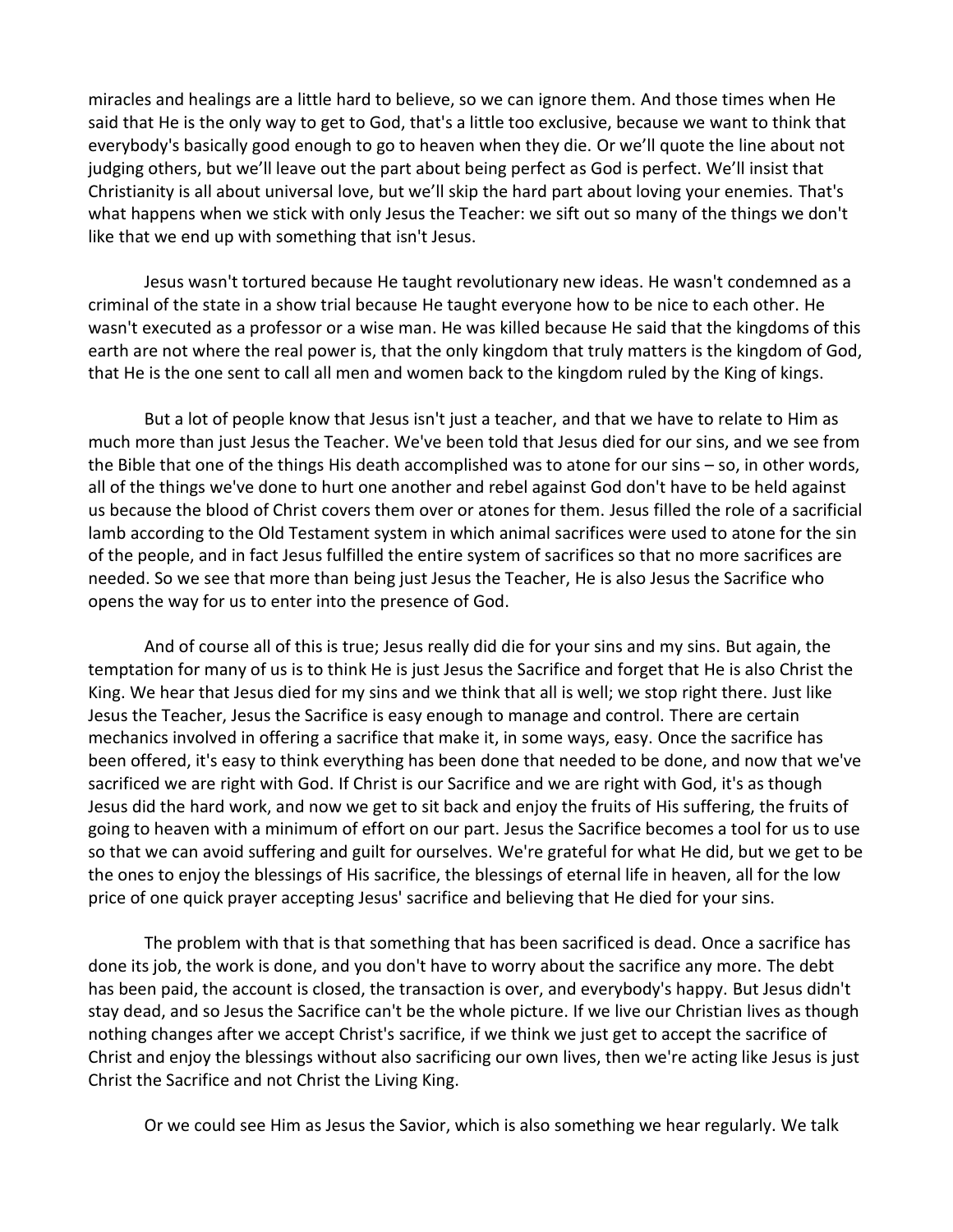about salvation and say that Jesus came to save us, and He is our savior. "Savior" is one of those nice, Christian words that you rarely hear outside of church, but a savior is effectively the same thing as a hero, someone who saves us from mortal danger, who swoops in and rescues us when we can't rescue ourselves. And that's very true of Jesus: when we were unable to help ourselves, when we were sick and dying with the stench of sin, when we hated God and swore to fight to the death against him, even then, Christ was our Savior, the hero who came to us and saved us when we were unable to save ourselves. But again, if we stay there, if we think He is just Jesus the Savior and not Christ the King, He becomes little more than Superman. If you've got Superman on your side, all you need to do is step back and let Him do the tough stuff, and if you find yourself in trouble, just scream loud enough, and he'll swoop down to save the day, as usual. If Superman is your hero and he's listening for your call, what is there for you to do? If something bad does happen, then, just blame it on Superman, because he dropped the ball and it certainly couldn't be your fault. And so, rather than doing the hard work of living the Christian life, we can sit around waiting for Jesus to swoop down and do everything for us.

These are the things that can happen if we try to make Jesus anything less than Christ the King: we can so easily twist His words to fit whatever circumstance we want that we think He is at our disposal. If He is anything less than the living and active ruler of the universe, then we will try to turn Him into Jesus the Republican, Jesus the Democrat, Jesus the Revolutionary, Jesus the Environmentalist, Jesus the Capitalist, Jesus the Celestial Vending Machine, Jesus the Buddhist, Jesus the Patron Saint for whatever cause or lifestyle I want to subscribe to or happens to be trendy today. The foundation of any heresy is the desire to make God more manageable or controllable by making Him less than He is, and that is precisely what we do if we make Him less than the King of all kings and Lord of all lords. He may be the omnipresent God, capable of being anywhere, but that doesn't mean he'll fit in your pocket.

The basic message of the gospel, the most fundamental teaching that has been passed down by the church for the last two thousand years, is the proclamation that Jesus is Lord, shouted from the rooftops and whispered in the dark corners. Our most basic message for the world is not Jesus' moral lessons, it's not that He died for your sins, and it's not that He can be your personal savior: those are all true, but our most basic message for the world is that Christ is King. He is the King who was promised to king David thousands of years ago, the one who fulfilled God's promise that there would be an eternal kingdom of God's faithfulness led by a faithful King like David. This was a sheer gift out of God's grace beyond faithfulness; David didn't deserve a promise like that. But God promised, and He fulfilled that promise in Jesus. And when the soldiers were crucifying Jesus, they put a sign over Him letting any passers-by know that He claimed to be the King of the Jews. They meant to mock him, but they didn't know how much truth there was in their mockery. He really is the King of the Jews, and the King of the Romans, and the Germans, and the Americans, and the Russians, and everybody else. He is the one praised in the courts of heaven, glimpsed through squinting eyes by John, who wrote the book of Revelation. John was ushered into a scene in heaven before the throne of God, and there he saw all of heaven worshiping Jesus Christ, the Lamb Who Was Slain.

The nice thing about teachers and sacrifices and saviors is that they benefit us; in some sense they are defined by how they benefit us, and we care about them precisely because they benefit us. A king, on the other hand, isn't there just to benefit you; kings are defined by their own royalty. We learn from teachers and we make use of sacrifices and we get saved by saviors, but kings aren't there